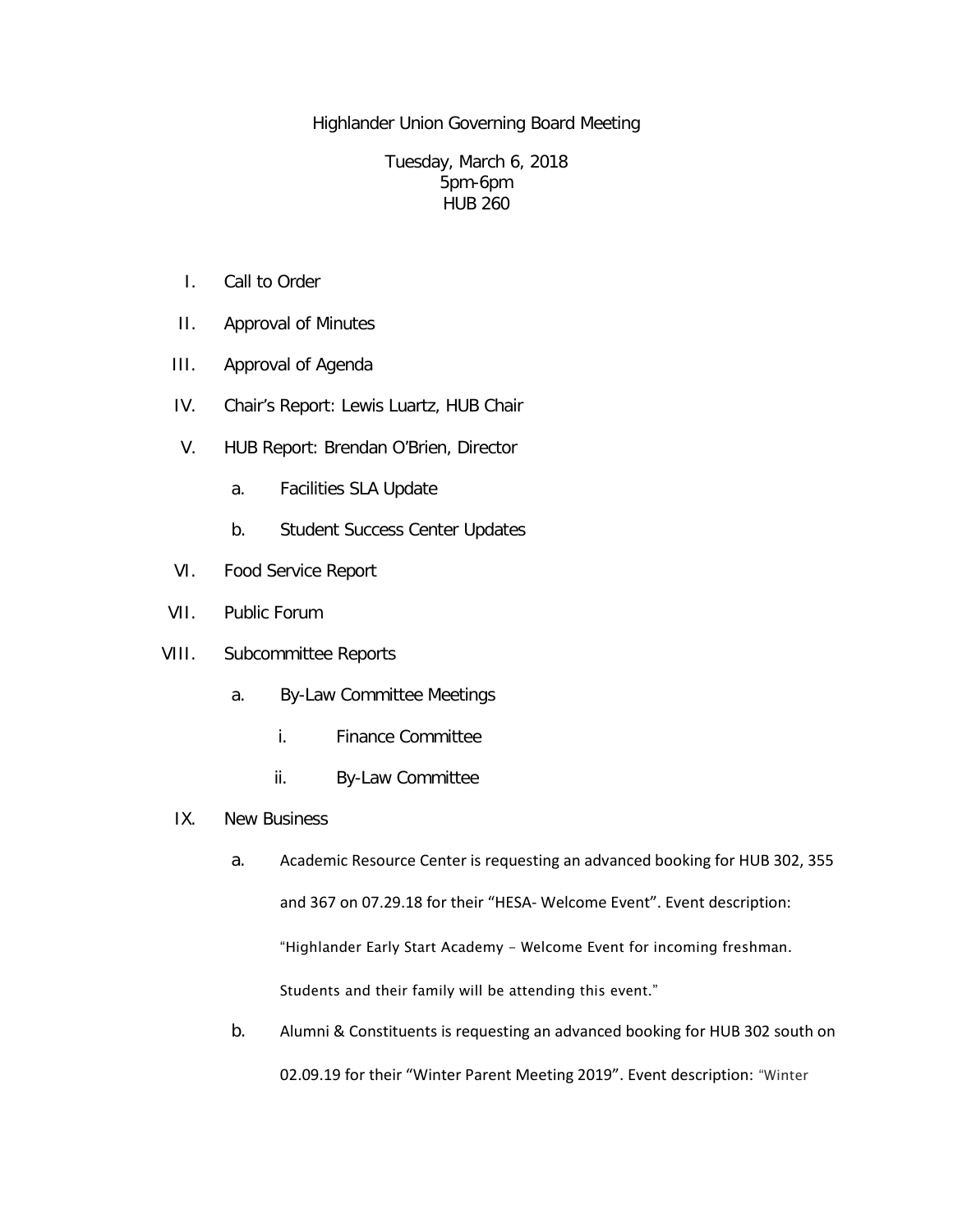Parents Association Meeting. All parents and family of UCR students are invited. Speakers will include campus leaders and a faculty presenter. The cost is \$15 per person. UCR students and children under 12 are free."

- c. Alumni & Constituents is also requesting advanced booking for HUB 302 south on 05.18.19 for their "Spring Parent meeting 2019". Event description: "Same description as above, but for Spring Qt."
- d. Career Services is requesting an advanced booking for All  $3<sup>rd</sup>$  floor HUB room and HUB 269 on 08.11.18 for their "Student Leadership Workshop". Event description: "The purpose of this event is to provide leadership and career development workshops for engineering student leaders while networking with top engineering companies."
- e. Development Office is requesting an advanced booking for HUB 302 south on 02.20.19 for their "UCR Foundation Trustees Meeting". Event description: "UCR Foundation Board of Trustees Meeting - Primary Audience includes - UCR Foundation Board of Trustees/ UCR Leadership and Deans"
- f. Development Office is also requesting an advanced booking for 302 south on 05.08.19 for their "UCR Foundation Board of Trustees Meeting". Event description: "Same as above, but this is their Spring Meeting"
- g. Early Academic Outreach Program is requesting advanced booking and fee waiver for HUB 302 north on 07.11.18, 07.18.18 and 07.19.18 for their "College Prep Academy". Event Description: "The purpose of the College Prep Academy is to provide rising high school sophomores and juniors with academic support in science, mathematics and language arts. Students will participate in a hands on science project with corresponding writing activities . In addition, students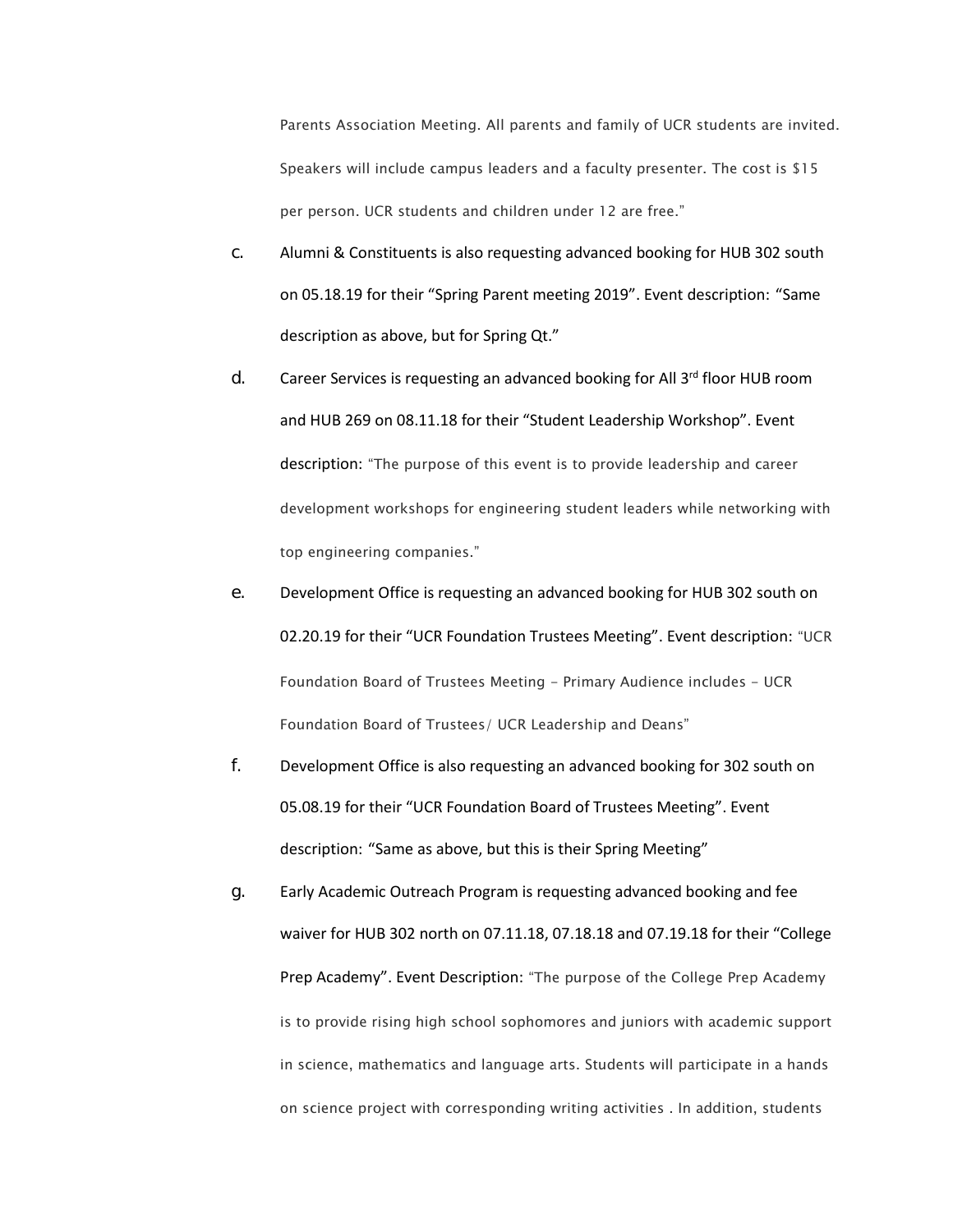will have college knowledge workshops daily. This program aims to meet the EAOP core standards of Academic Enrichment and College Knowledge. We are looking for a place to have our catered lunch."

- h. Financial Aid is requesting a fee waiver for HUB 268 on 04.19.18, 05.09.18 and 05.30.18 for their "Spring Financial Wellness". Event description: "3 HUB rooms to host Financial Aid 104 Workshops for our current students, for Spring Quarter."
- i. LGBT Resource Center is requesting an advanced booking for HUB 302, 355, 367, 379, 260, 265, 268 and 269 on 03.01-02.19 for their "3rd Presente Conference". Event description: "The ¡Presente! Conference is a collaborative event hosted by La Familia de UCR, CSP, and the LGBTRC. ¡Presente! is a queer college conference for Latinx/Chicanx/PoC, with a focus on people who self-identify with the Latin/South/Central American diaspora or Brown or Indigenous. People of all genders and sexualities are welcome to apply to attend. Friday's opening is a free event open to all, while Saturday's workshops and speakers require registration to attend."
- j. LGBT resource Center is also requesting an advanced waiver for HUB 302 and 367 on 04.04.19 for their annual "Dragalicious Drag Ball XVI. Event description: "Co-sponsored by Queer Alliance of UCR, this annual UCR tradition uses drag to build community and raise funds for UCR student scholarships."
- k. LGBT Resource Center is requesting an advanced booking for HUB 355 on 06.04.19 for their "Lambda Celebration 2019". Event description: "This annual tradition at UCR recognizes the accomplishments of Lambda Award honorees, graduating students, and scholarship awardees."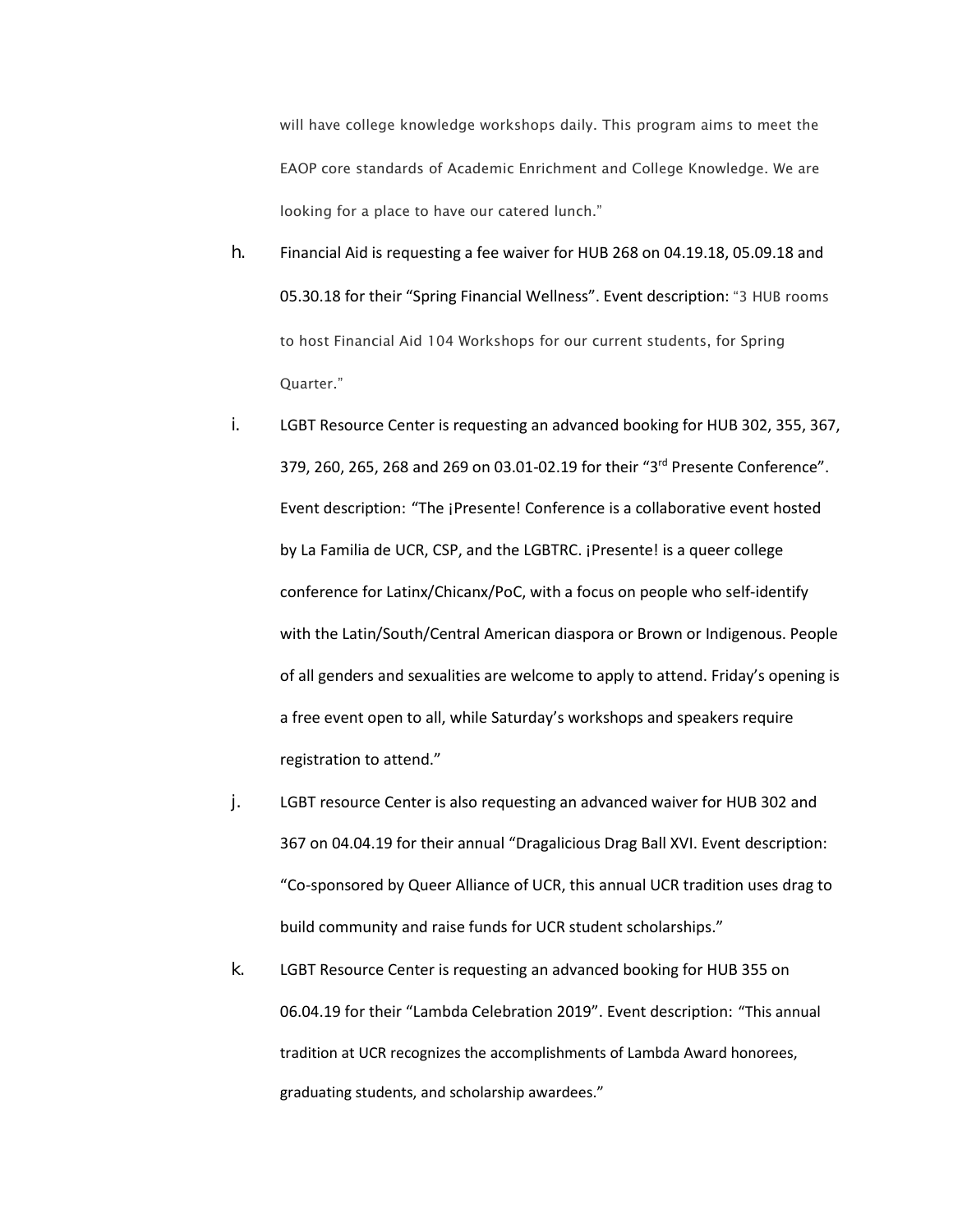- l. Student Conduct Programs is requesting an advanced booking for HUB 268 on 11.01-02.18 for their "UC Conduct Officers Meeting". Event description: "Systemwide Conduct Officers Meeting."
- m. Student Life is requesting an advanced booking for all HUB rooms except 302 on 10.13.18 for their "IFC Recruitment". Event description: "The IFC Info Session will be an opportunity to educate incoming students about the Interfraternity Community at large as well as the pillars, values, and mission associated with each individual group"
- n. Student Life is requesting an advanced booking for HUB 302 on 10.30.18 for their "New Member Summit, Fall 2018". Event description: "The New Member Summit is a workshop where new members of the Fraternity and Sorority Community come and get a review of important topics and concerns in the community. During this event, students will gain mini-workshops on hazing prevention; sexual assault violence, and substance abuse."
- o. Student Life is requesting an advanced booking for HUB 355 on 11.07.18 for their "President Summit". Event description: "The President's Summit is an opportunity for student leaders in the FSIC community to address growth of the members, ways to assist new members, strategies for additional growth and collaboration for the councils and chapters"
- p. Student Life is also requesting an advanced booking for HUB 355 on 01.29.19 for their "New Member Summit, Winter 2019". Event description: "The New Member Summit is a workshop where new members of the Fraternity and Sorority Community come and get a review of important topics and concerns in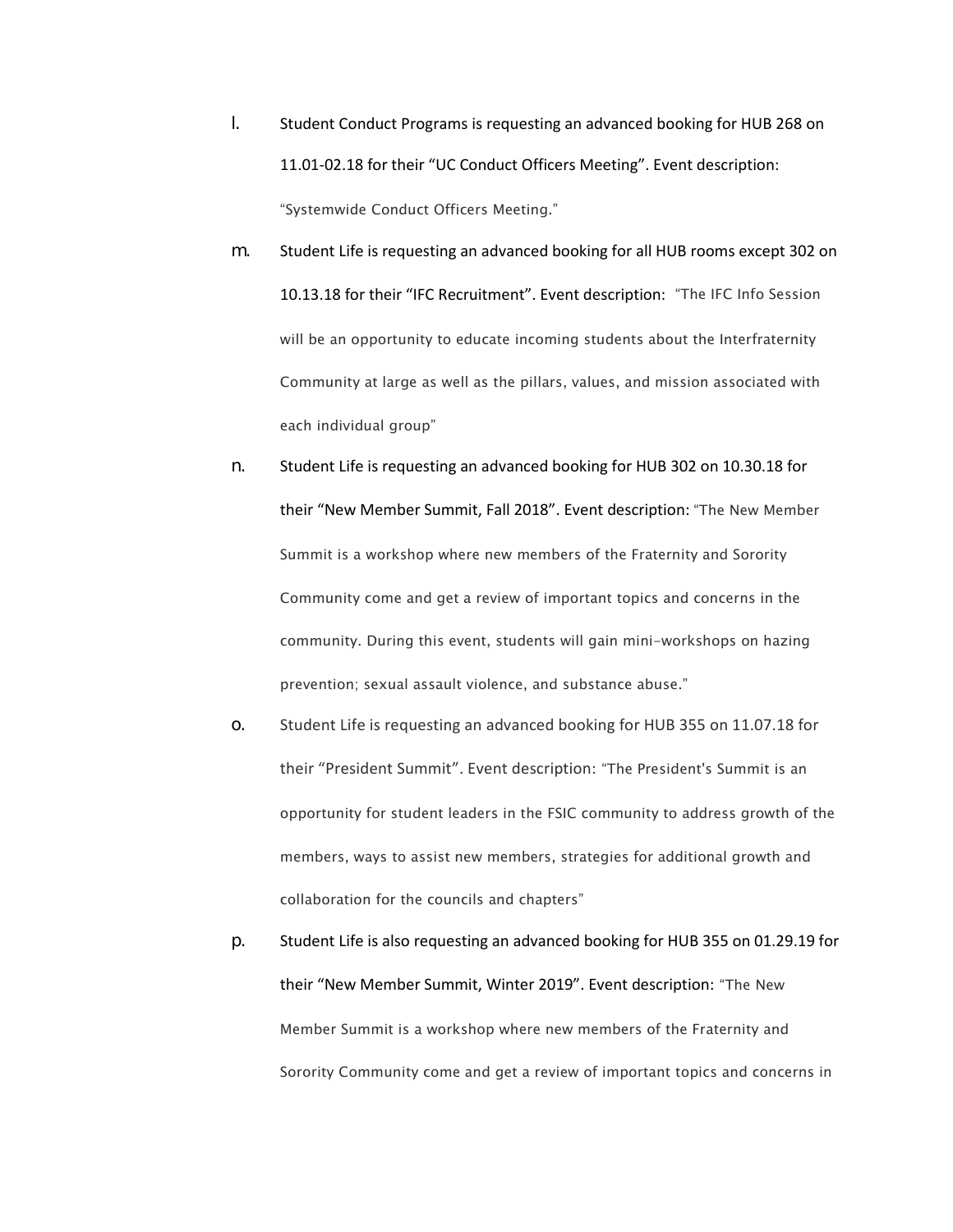the community. During this event, students will gain mini-workshops on hazing prevention; sexual assault violence, and substance abuse"

- q. Student Life is requesting an advanced booking for HUB 355 on 04.10.19 for their "President Summit". Event description: "The President's Summit is an opportunity for student leaders in the FSIC community to address growth of the members, ways to assist new members, strategies for additional growth and collaboration for the councils and chapters"
- r. Student Life is requesting an advanced booking for HUB 355 on 04.23.19 for their "New Member Summit, Spring 2019". Event description: "Same description as above, but for Spring Qt. workshop"
- s. Student Life is requesting advanced booking for HUB 268 on 04.224.19 for their "Good Neighbor Forum". Event description: "The Good Neighbor Forum is an opportunity for students, community constituents (City Council, involved leaders, etc), and UCR affiliates (Police Dept, Student Life, SCAIP, FSIC) to facilitate discussions about being responsible neighbors in the community. The students in attendance usually represent those in the fraternity and sorority community but event is open to all undergraduates who have questions"
- t. Student Life is also requesting and advanced booking for HUB 302 on 05.21.19 for their "Pillars Speaker (Pillars Week)". Event description: "The FSIC Pillars Week Speaker is an opportunity for the community of the Fraternity and Sorority Involvement Center to gather and discuss topics or issues related to the four pillars: scholarship, leadership, friendship and service. The visiting speaker event is open for all students in the community and usually a topic selected in